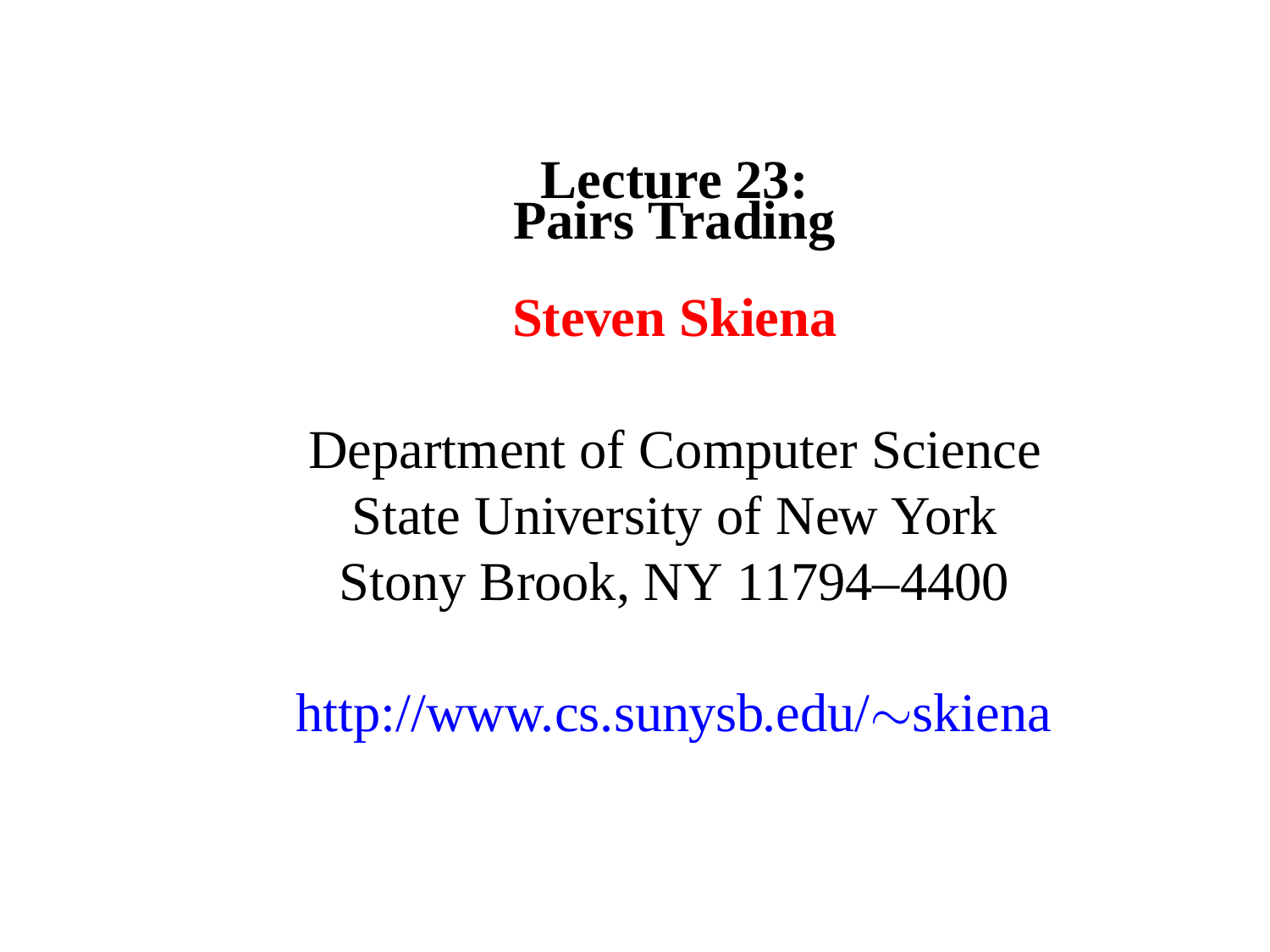### **Pairs Trading**

This strategy was pioneered by Nunzio Tartaglia's quant group at Morgan Stanley in the 1980's. It remains an important statistical arbitrage technique used by hedge funds. They found that certain securities were correlated in their day-to-day price movements.

When a well established price correlation between A and B broke down, i.e. stock  $A$  traded up while  $B$  traded down, they would sell A and buy B, betting that the *spread* would eventually converge.

This divergence between pairs may be caused by temporary supply/demand changes, when a single large investor changes position in a single security.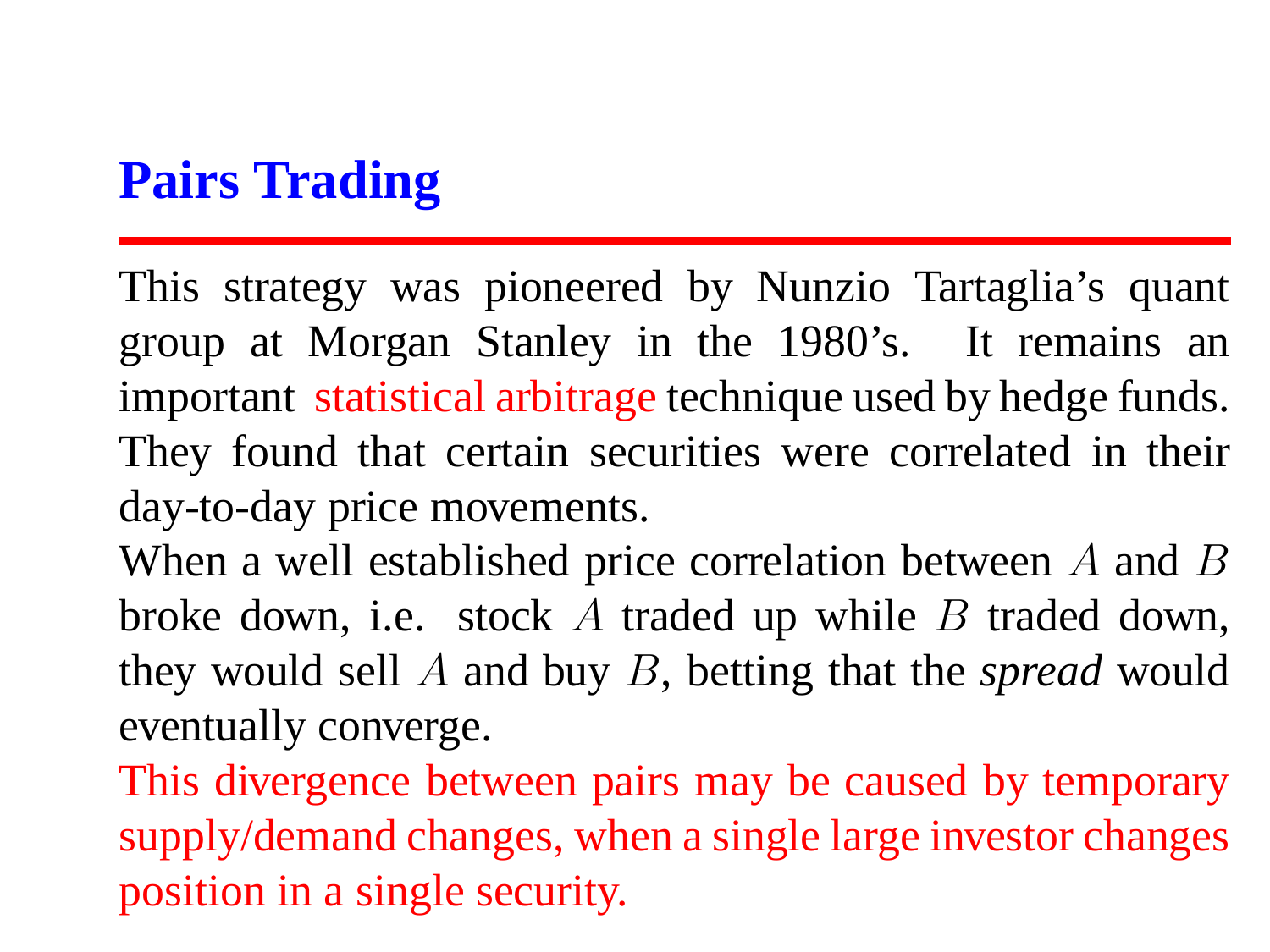#### **Potentially Correlated Pairs**

- Coca-Cola (KO) and Pepsi (PEP)
- Wal-Mart (WMT) and Target Corporation (TGT)
- Dell (DELL) and Hewlett-Packard (HPO)
- Ford (F) and General Motors (GM)

Highly-correlated pairs often (but not always) come from the same sector because they face similar systematic risks.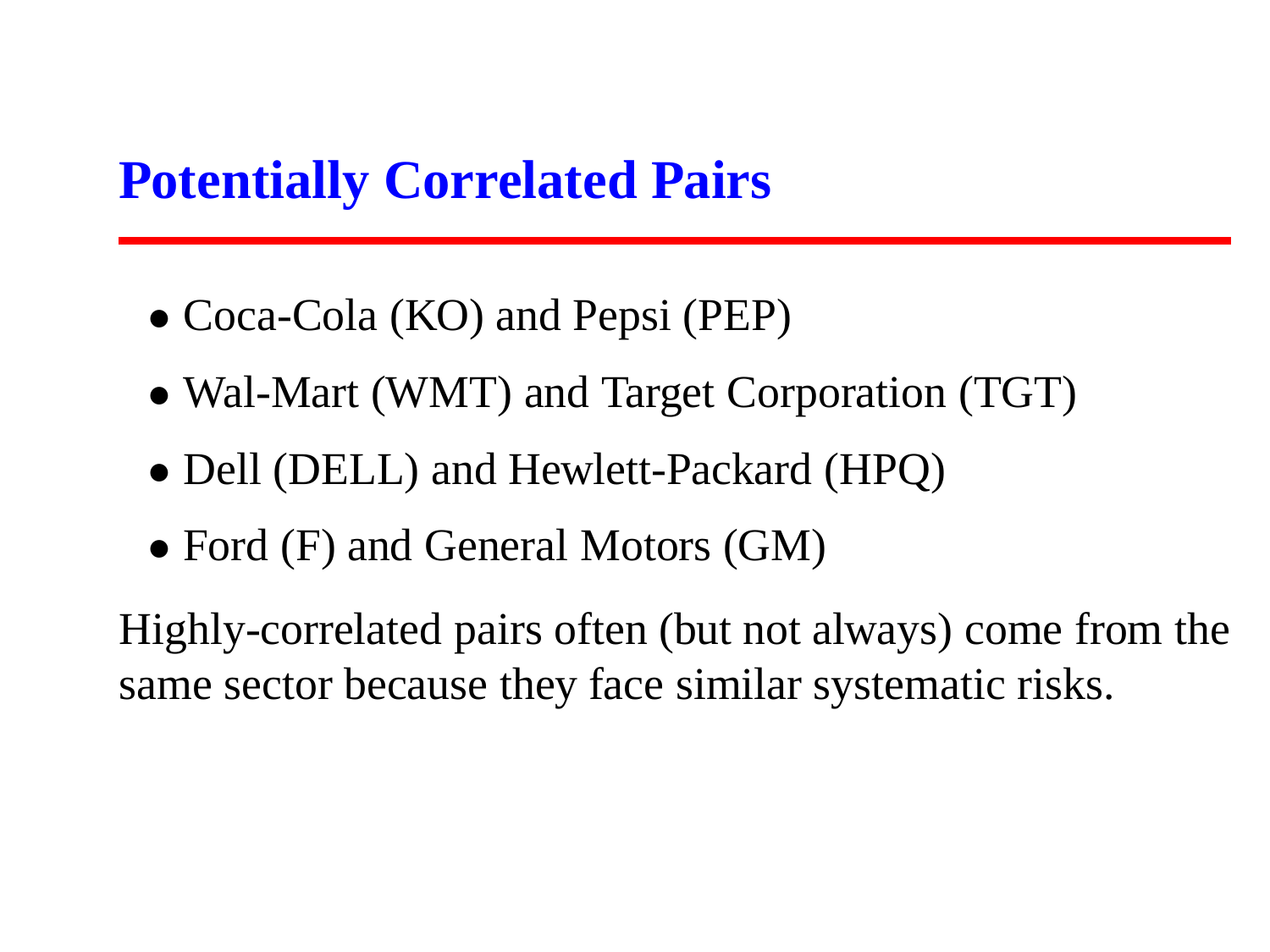### **Advantages of Pair Trading: Market Neutrality**

The pairs trade helps to hedge sector- and market-risk. If the market or sector crashes, you should experience a gain on the short position and a negating loss on the long position, leaving your profit close to zero in spite of the large move. In a pairs trade, you bet on the direction of the stocks relative to each other.

Trading strategies which are independent of market movements are said to be market neutral.

Pairs trading is a mean-reverting strategy, assuming that prices will revert to historical trends.

Pairs trading is largely self-funding, since the short sale returns can be used to buy the long position.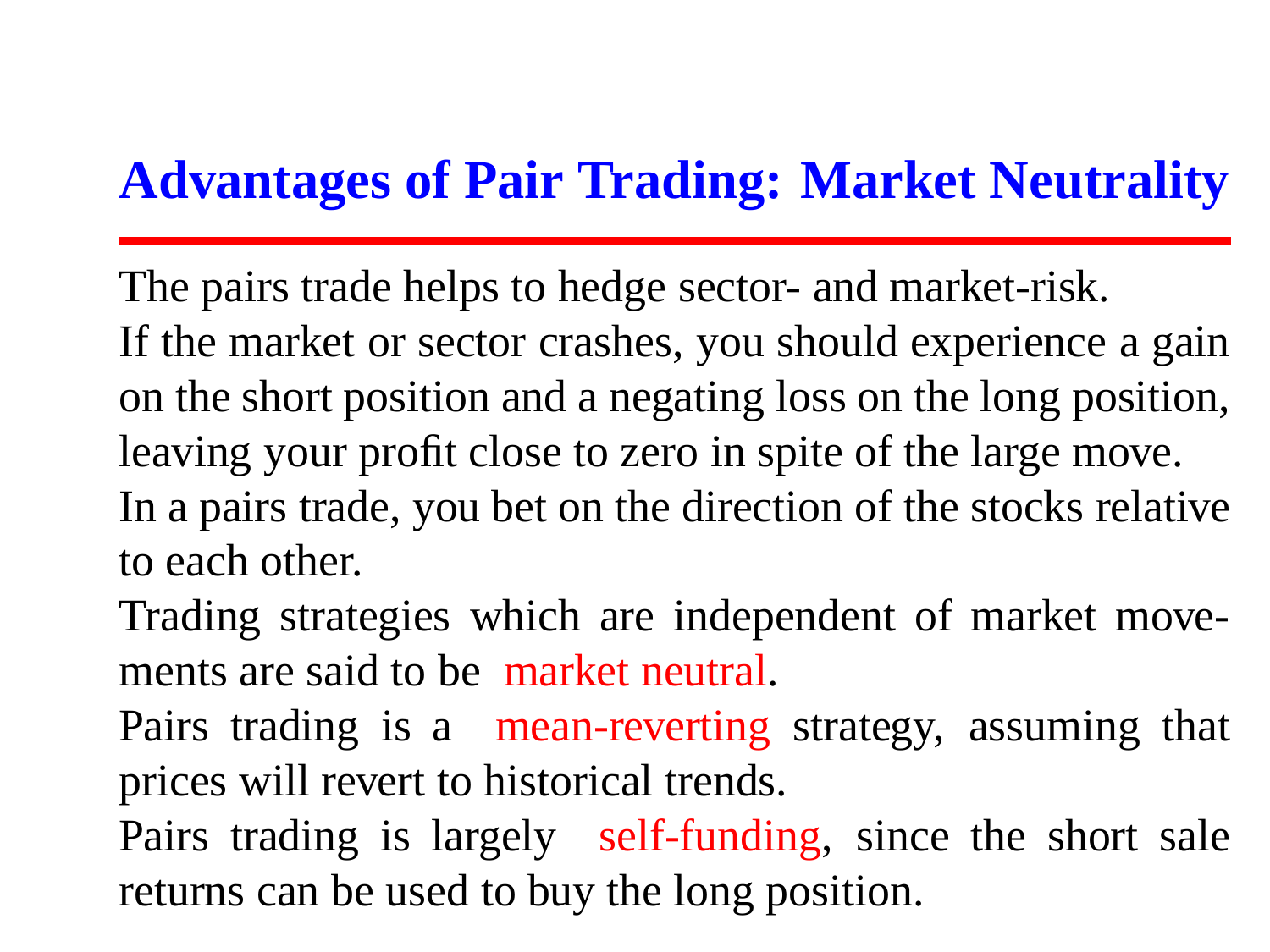# **Dangers of Pair Trading: News Reaction**

The increased divergence between two stocks can be a rational response to news about one of the companies.

Transaction costs (e.g. commissions, bid-ask spreads) can eat up the theoretical returns in such an active strategy.

Pairs trading became less advantagous as more groups started doing it.

Hedge funds use algorithmic trading strategies that monitor for deviations in price, automatically buying and selling to capitalize on market inefficiencies.

Such program trading requires fast reaction/execution time to take advantage of tighter spreads before other groups can.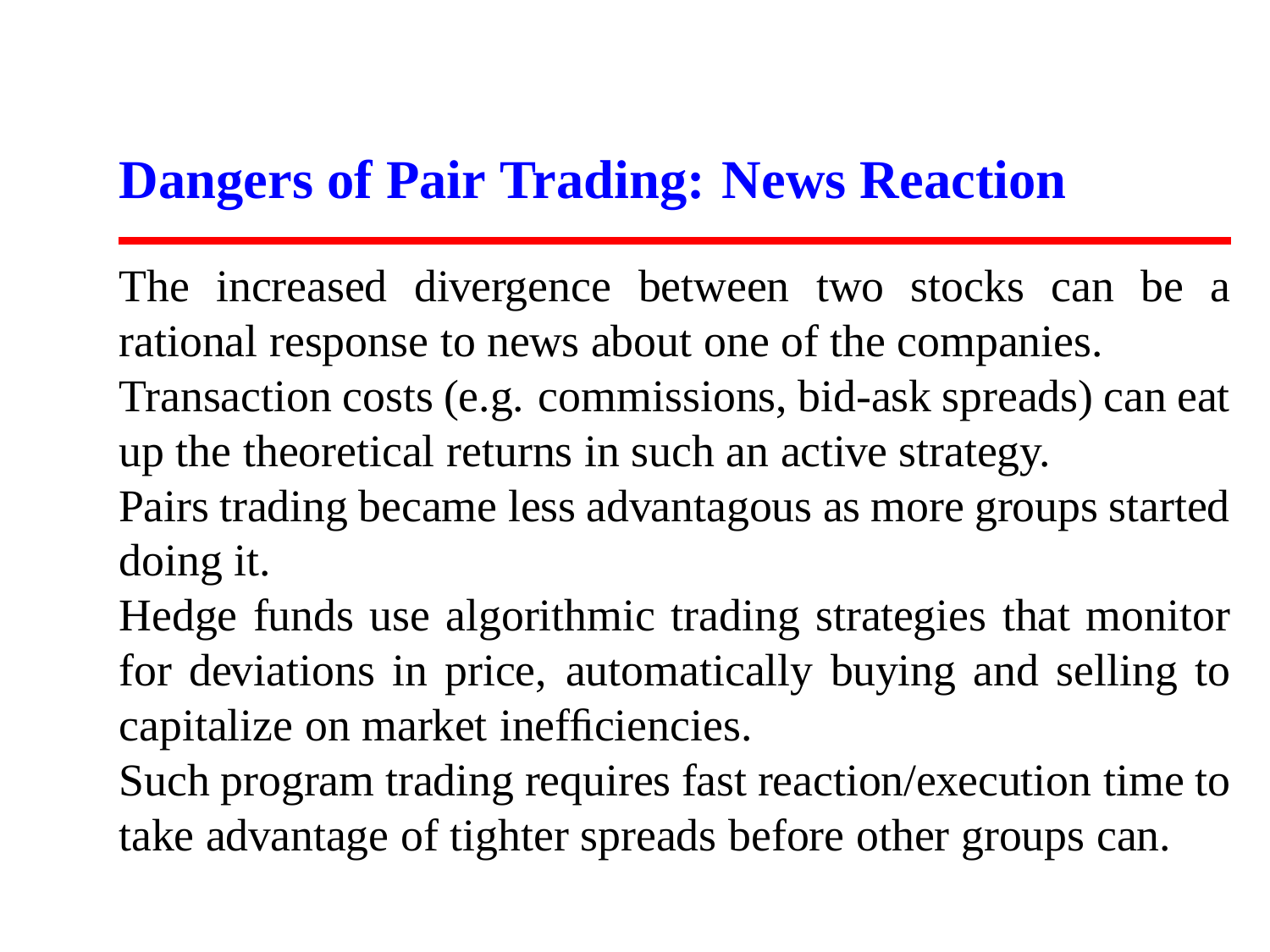# **Identifying Pairs**

Correlation analysis can be used to identify interesting potential pairs, but beware of spurious correlation.

Competing companies in the same sector make natural potential pairs.

Certain companies have several classes of shares trading simultaneously (e.g. common and preferred) which should move largely in unison.

Certain companies may be simultaneously traded on multiple exchanges or have international subsidiaries (e.g. Dutch and Royal Shell)

A general or sector index portfolio (ETF) might be used as one component of a pair.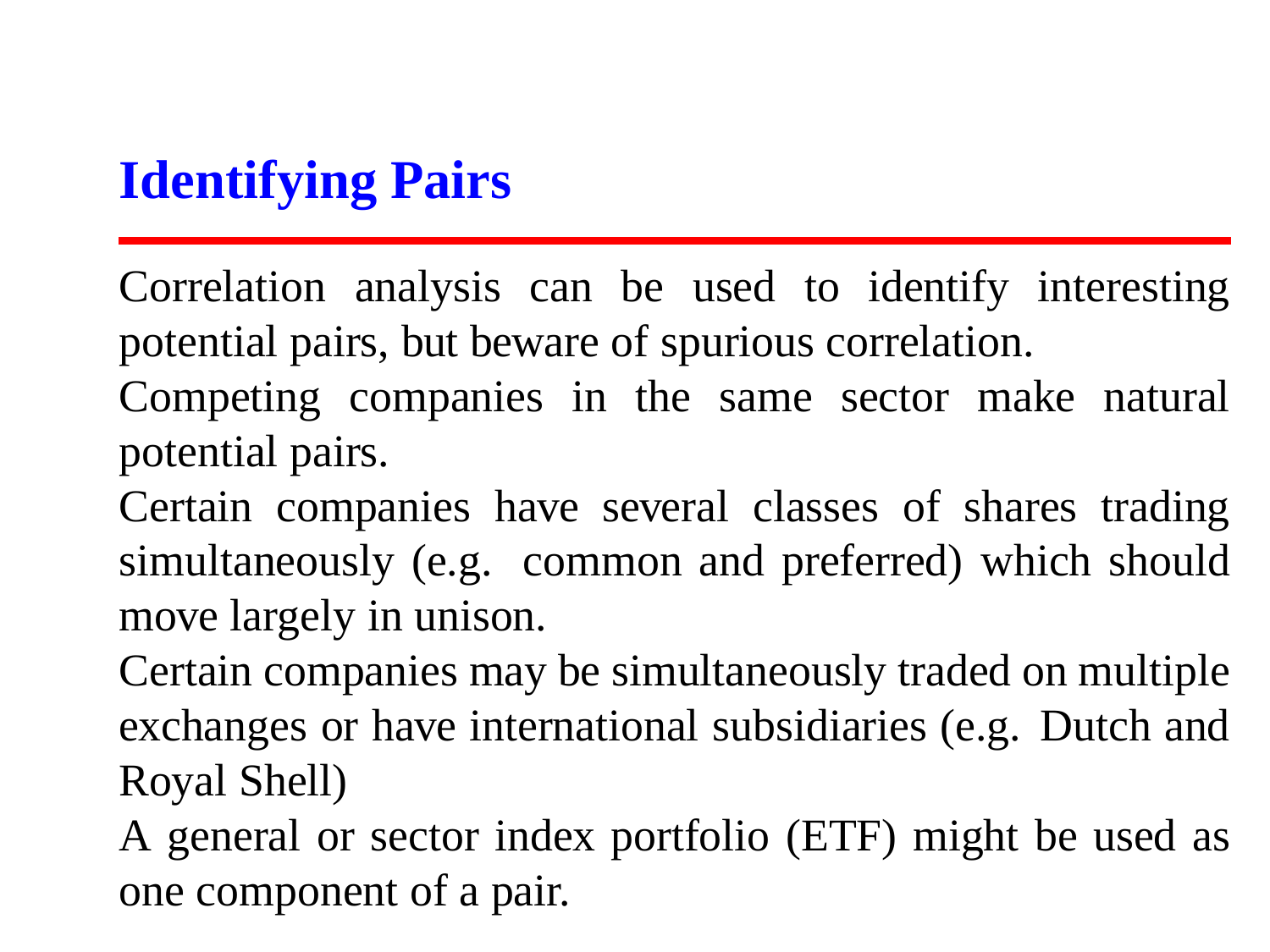# **Example: Intel vs. SMH**



The price ratio is flat long term but fluctuates day to day. The trailing dip would suggest buying Intel and shorting the semiconductor index (SMH).

The ratio reverting to its historical mean suggests a logical time to exit both positions.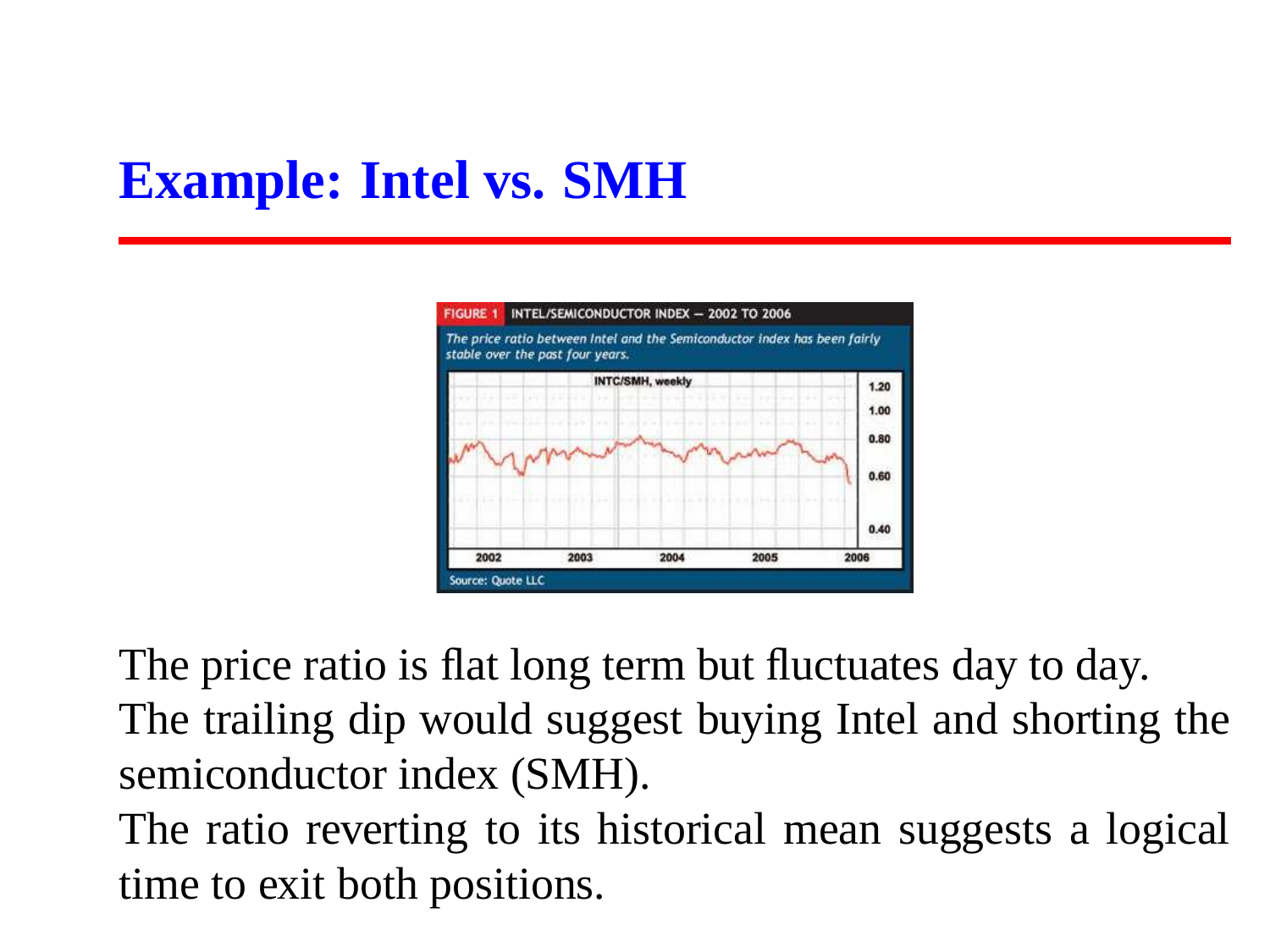#### **Achieving Market Neutrality**

Stock A: \$20 per share, Stock B: \$10 per share Pairs trade: Long 100 shares of Stock A: \$2,000 Short 200 shares of Stock B: \$2,000 Net long/short: \$0 This is a true market-neutral position: Scenario 1: Both stocks rise 50 percent: Stock A: \$30 Stock B: \$15 Scenario 2: Both stocks fall 50 percent: Stock A: \$10 Stock B: \$5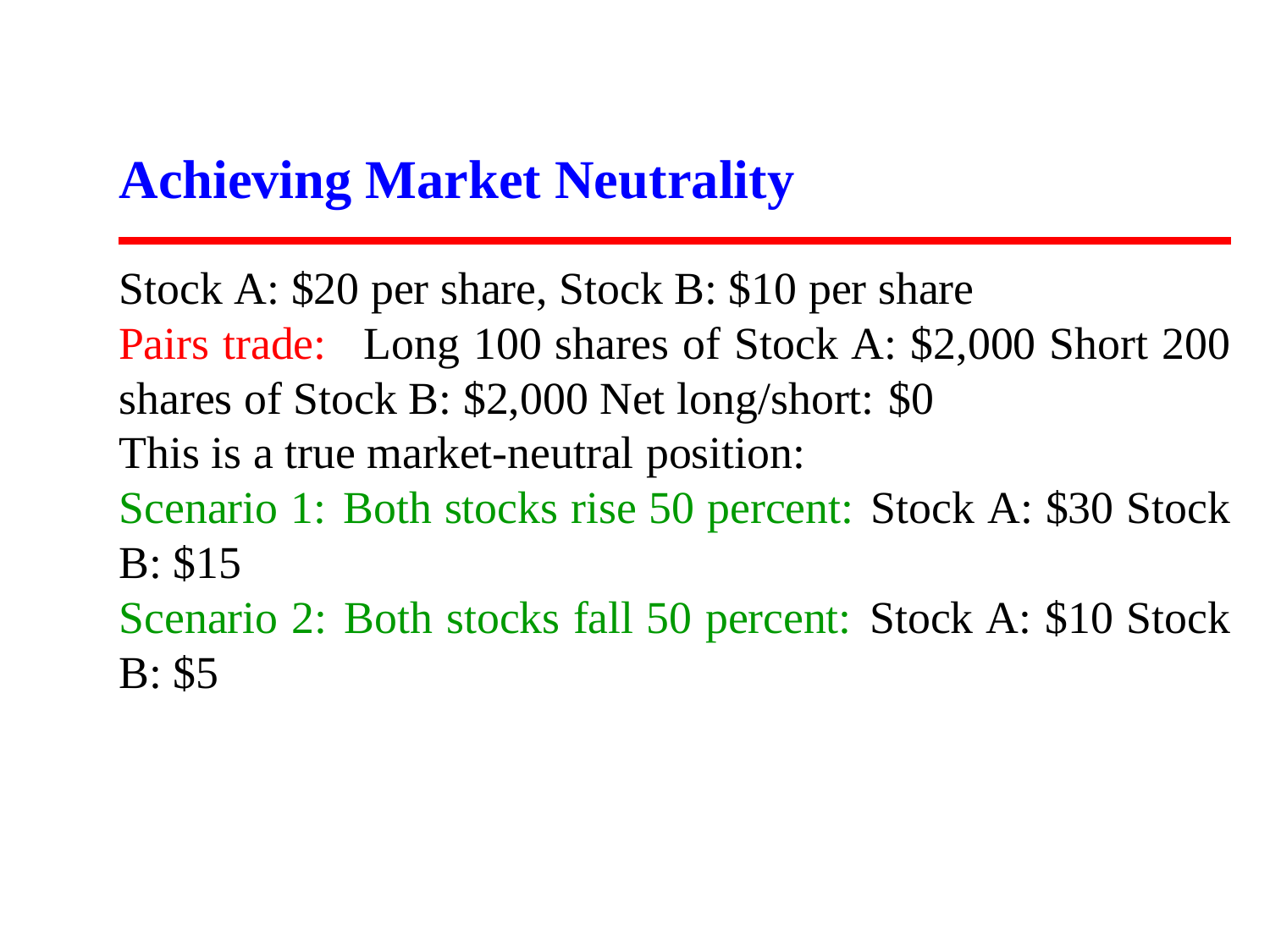#### **Example: Wells Fargo vs. Washington Mutual**

#### TABLE 1 **WFC/WM STATS**

This pair meets the statistical requirements for a trade. It's highly correlated, and its price is two standard deviations below its one-year average. To trade the pair, buy Wells Fargo and sell Washington Mutual.

| Correlations |        | Standard deviation<br>$(1$ year):     | 0.044                    |  |
|--------------|--------|---------------------------------------|--------------------------|--|
| 50 days:     | 86.45% | Average historical<br>ratio (1 year): | 1.48                     |  |
| 100 days:    | 76.18% | Current ratio:                        | 1.39                     |  |
| year:        | 66.74% | Divergence:                           | 2 standard<br>deviations |  |

#### SPREAD FUNDAMENTALS TABLE 2

Both companies' fundamentals are similar, which is what you're looking for in a pairs trade.

|               | <b>Wells Fargo</b> | <b>Washington Mutual</b> |
|---------------|--------------------|--------------------------|
| $P/E$ :       | 14.12              | 11.51                    |
| Dividend Yld: | 3.4%               | 4.7%                     |
| Market cap:   | \$106.2 billion    | \$42.1 billion           |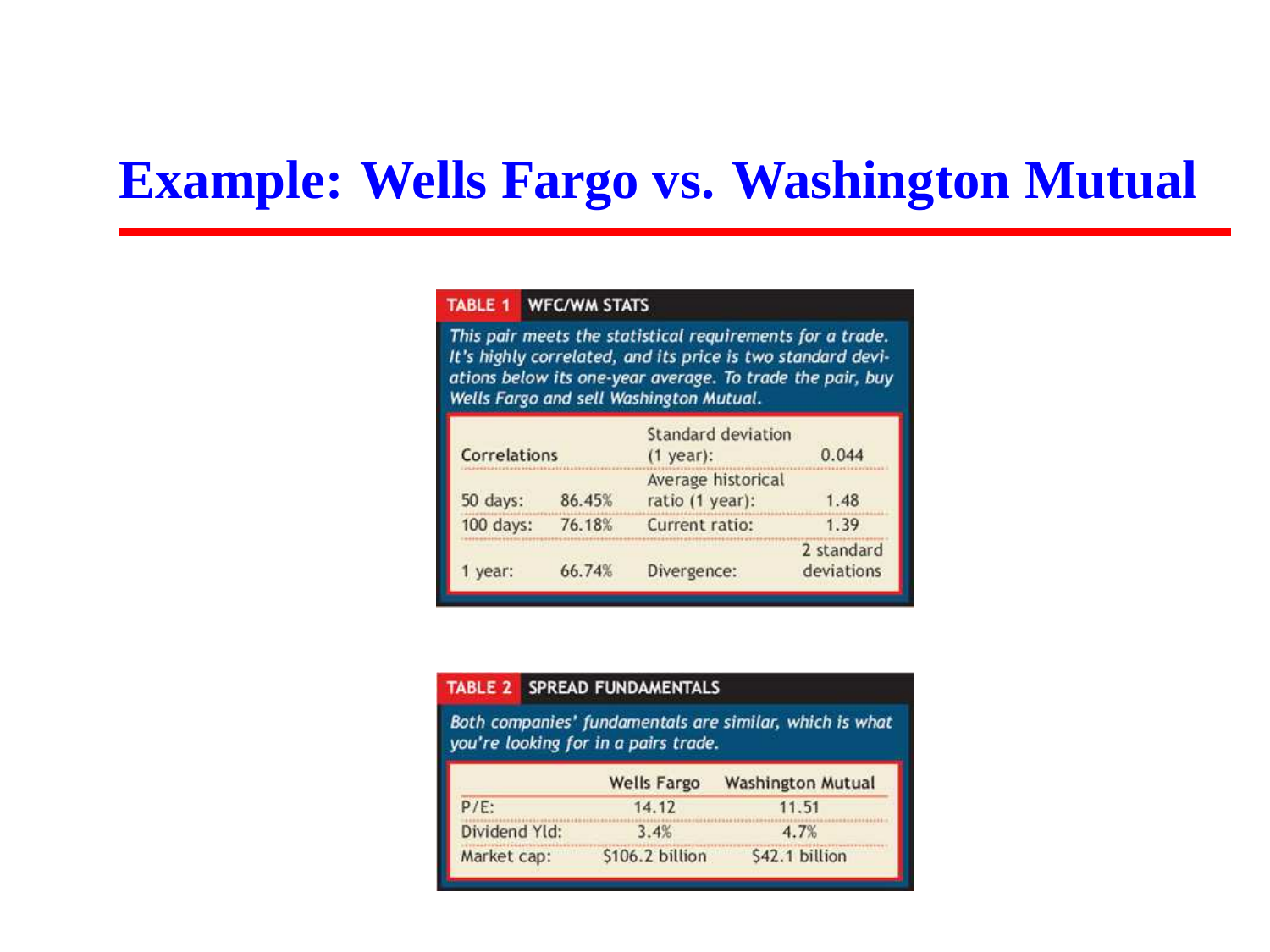### **A Successful Pairs Trade**



That said, Washington Mutual has since collapsed, so observed correlations do break down. . .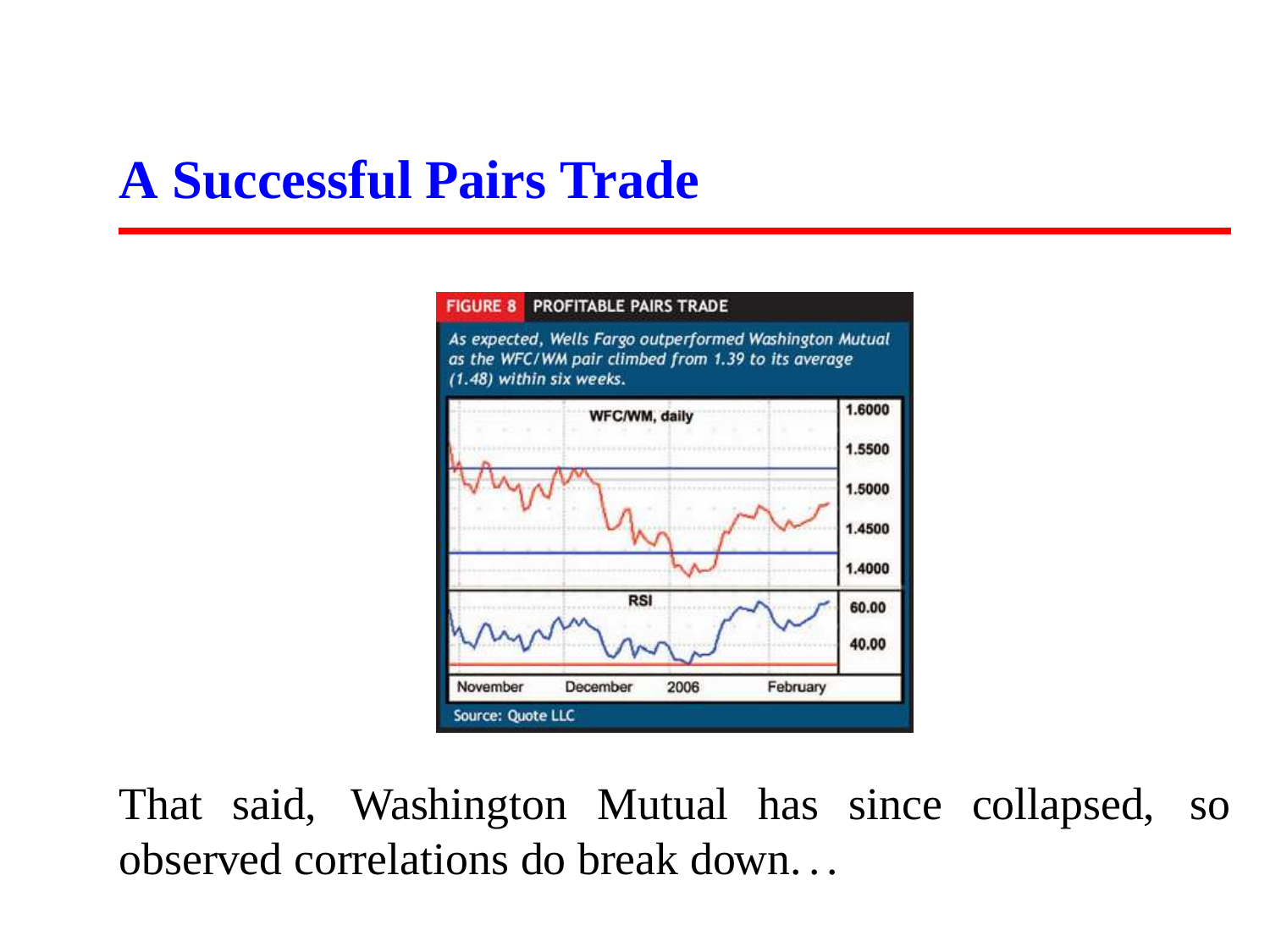### **Why Might Pairs Trading Work?**

Reversion to the mean requires a driving mechanism; pairs trading would not work were prices truly random walks.

The Law of One Price (LOP) is the proposition that two investments with the same payoff in every state of nature must have the same current value.

A strong historical correlation suggests they behave the same in a large number of states, and so *should* be priced the same. Another possible explanation is that changing risks of (rarely occuring) bankrupcies would cause reversion after the nonrealization of the event plays out.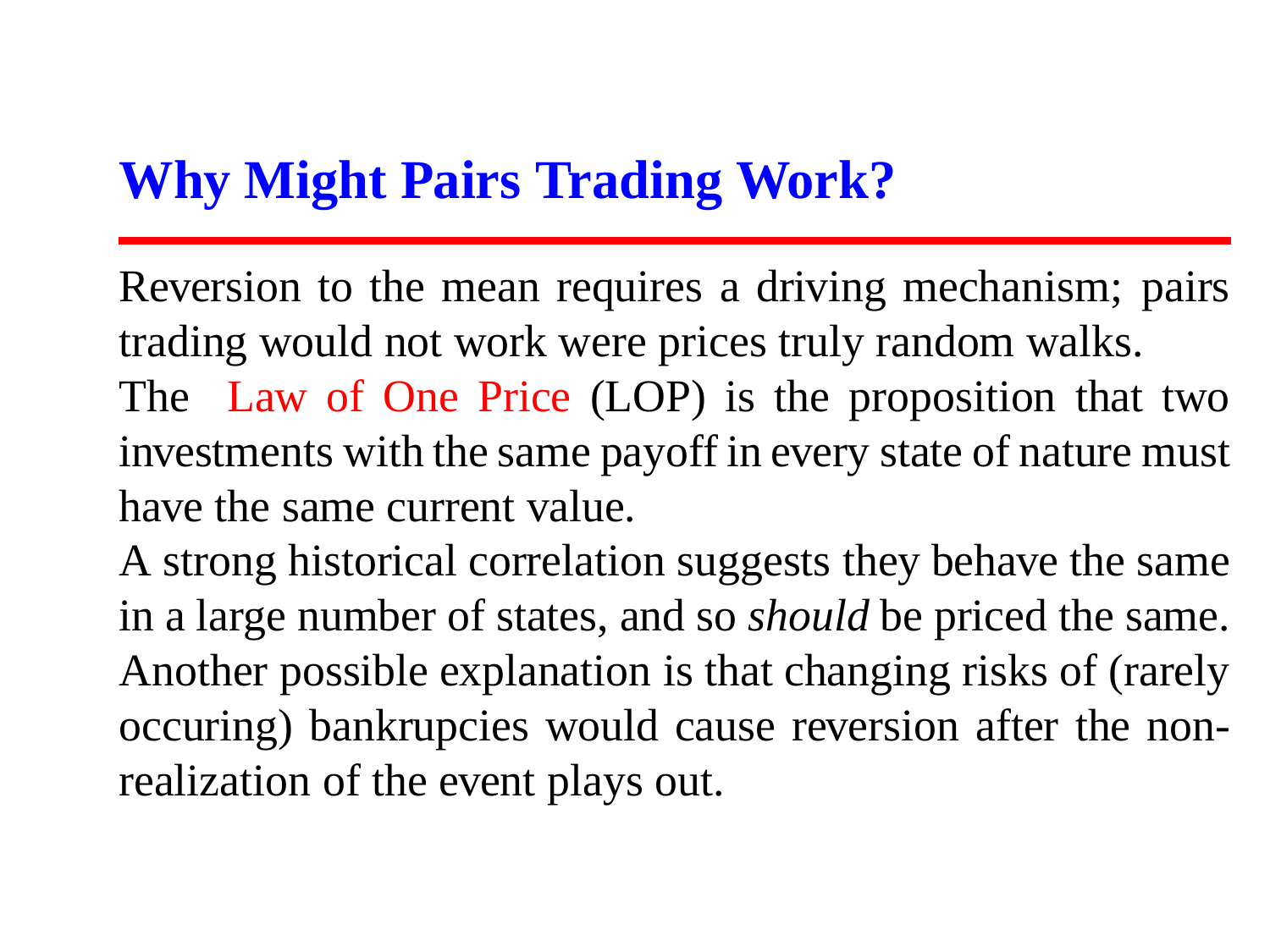#### **Academic Studies: Gatev, Goetzmann, Rouwenhorst**

"Pairs Trading: Performance of a Relative-Value Arbitrage Rule", The Review of Financial Studies, 19 (2006) 797-827 They tested a simple pairs trading strategy on daily data from 1962-2002.

A simple trading rule yields average annualized excess returns of up to 11% for self-financing portfolios of pairs. We will look at their results as a model for a careful backtesting analysis of a trading strategy.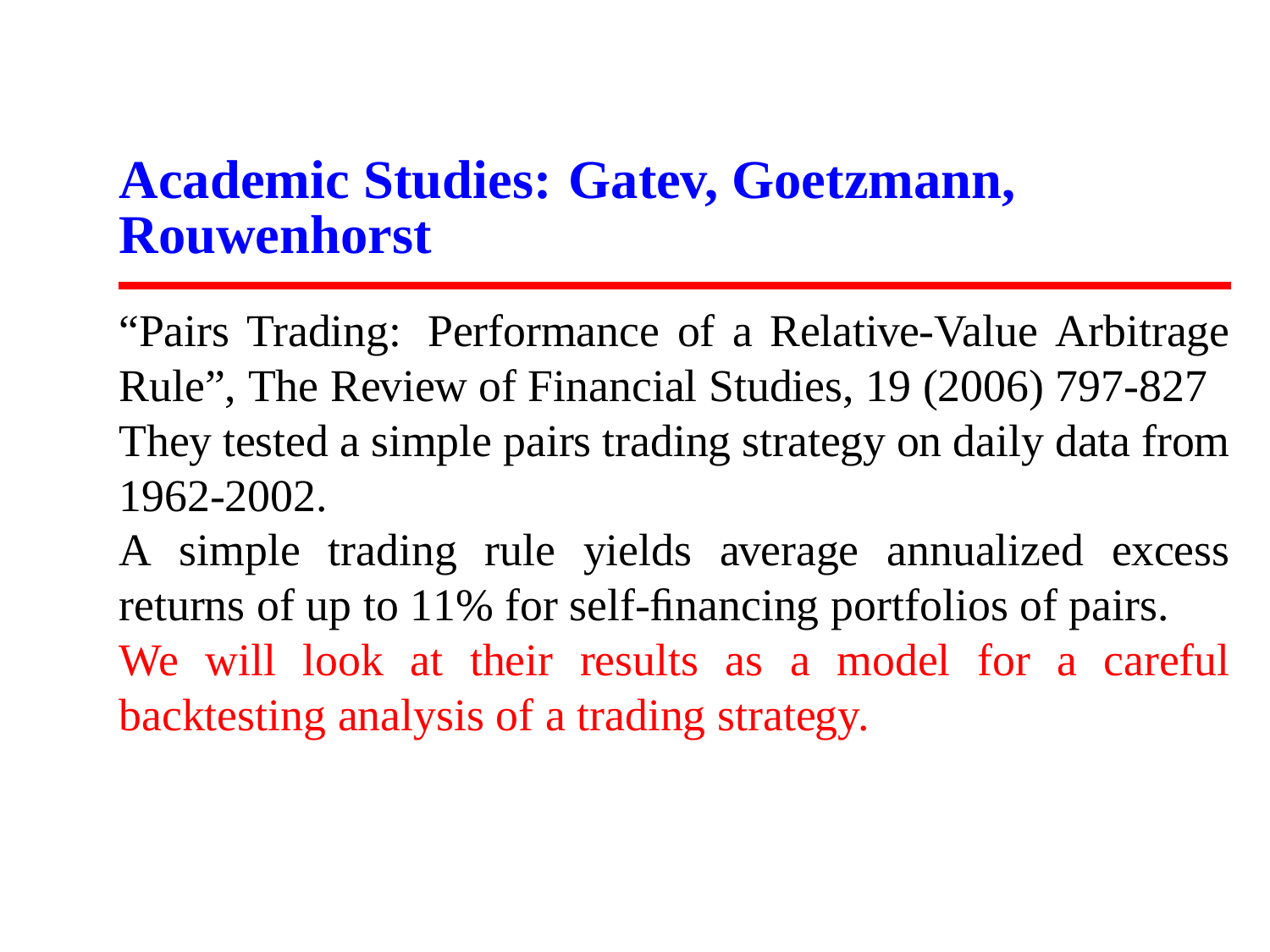### **Strategy Specification**

Pairs were formed based on price correlations over a 12 month period, starting every month.

Each pair was then traded (possibly multiple times) over the next six months.

The pair was "bought" when its ratio spread was outside two standard deviations of its 12-month spread. If normally distributed, this should happen about 5% of the time.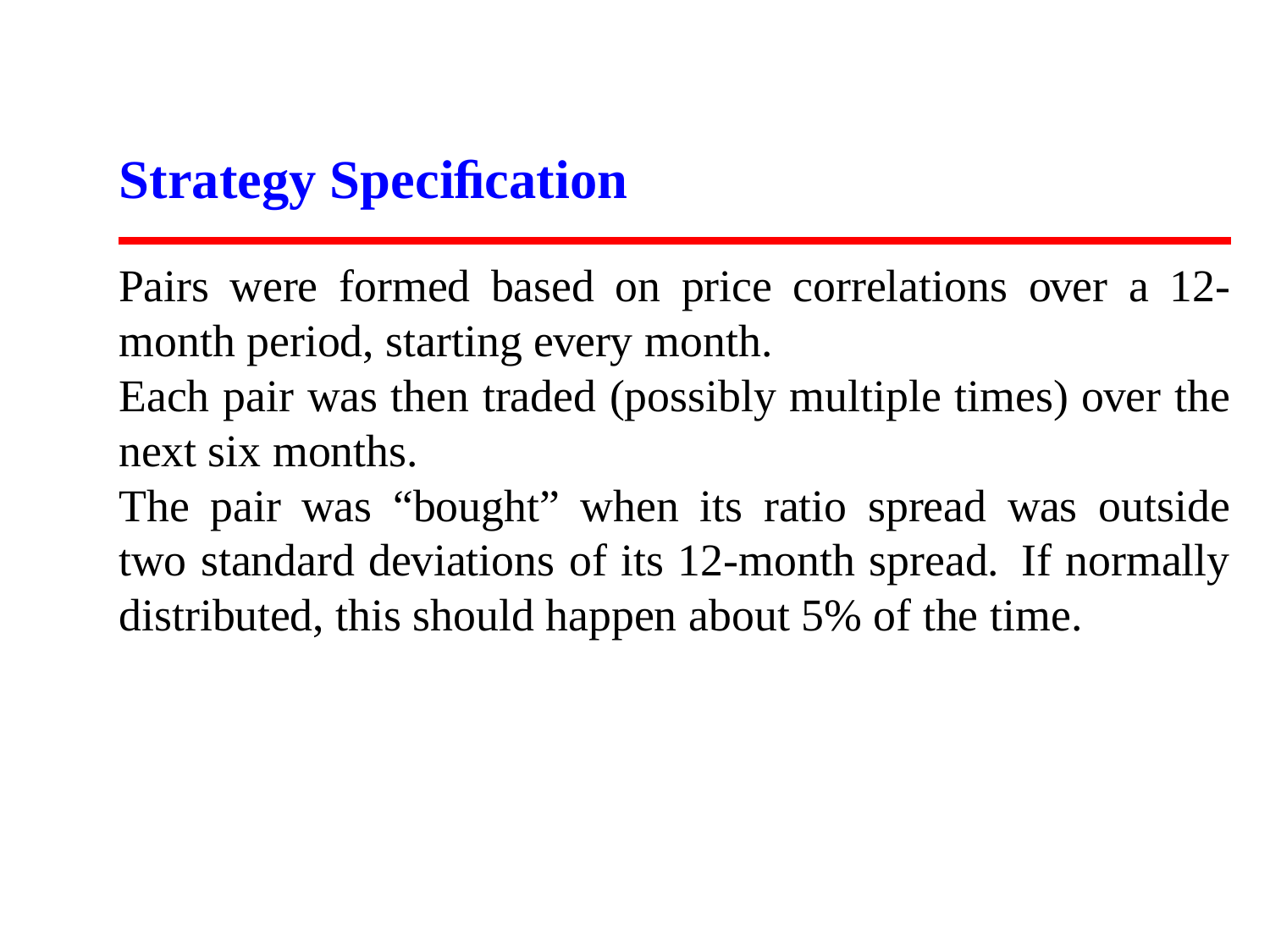

The position is closed when the ratio returned to its historical parity, or when the given six-month period ended. Pair trades were made for \$1 in each direction.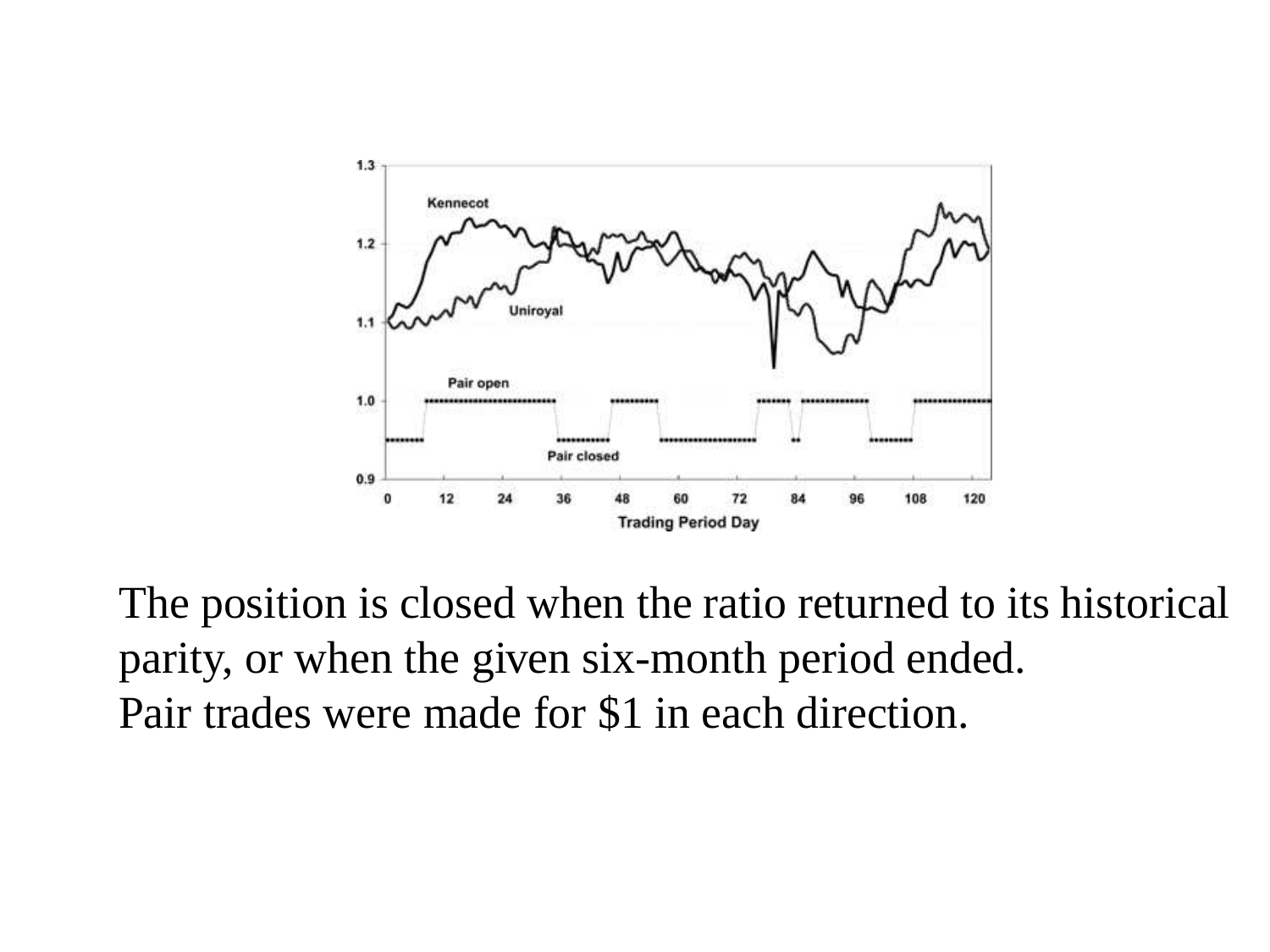# **Pair Formation**

Stocks which did not trade on at least one day in the formation period were eliminated to ensure liquidity.

A matching partner for each security was found by minimizing the squared deviations between the two normalized daily price series, where dividends were reinvested.

Separate experiments were done to restrict pairs to the same industrial sector.

The pairs were ranked by distance, and those within given rank traded.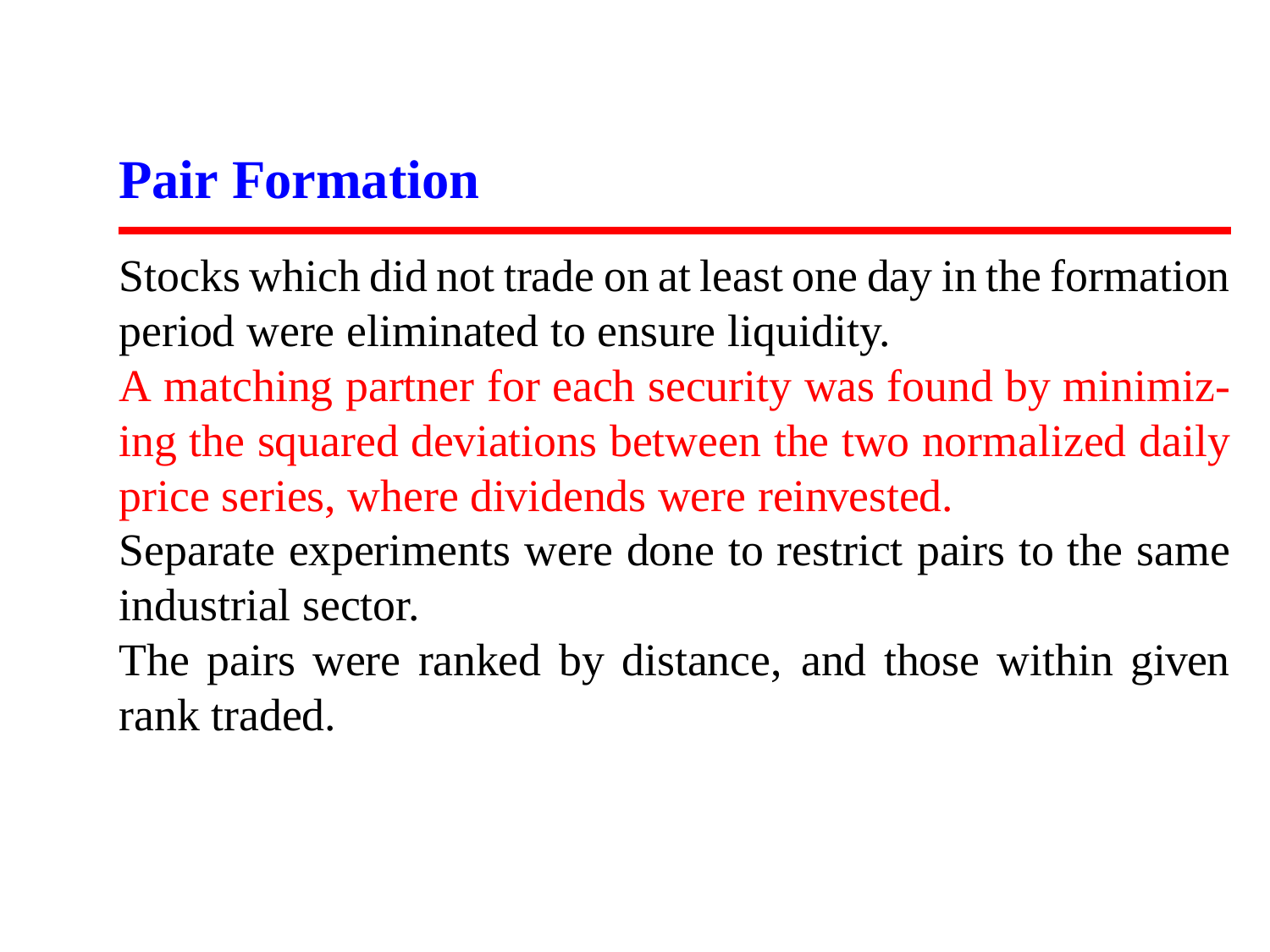# **Return Computation**

That pairs open and close at various points during the sixmonth trading period complicates evaluation of return. Pairs that open and converge will have positive cash flows; Pairs that open but do not converge will have positive or negative cash flows on the last day of the trading interval when all positions are closed out.

All positions are marked-to-market daily to analyze daily returns.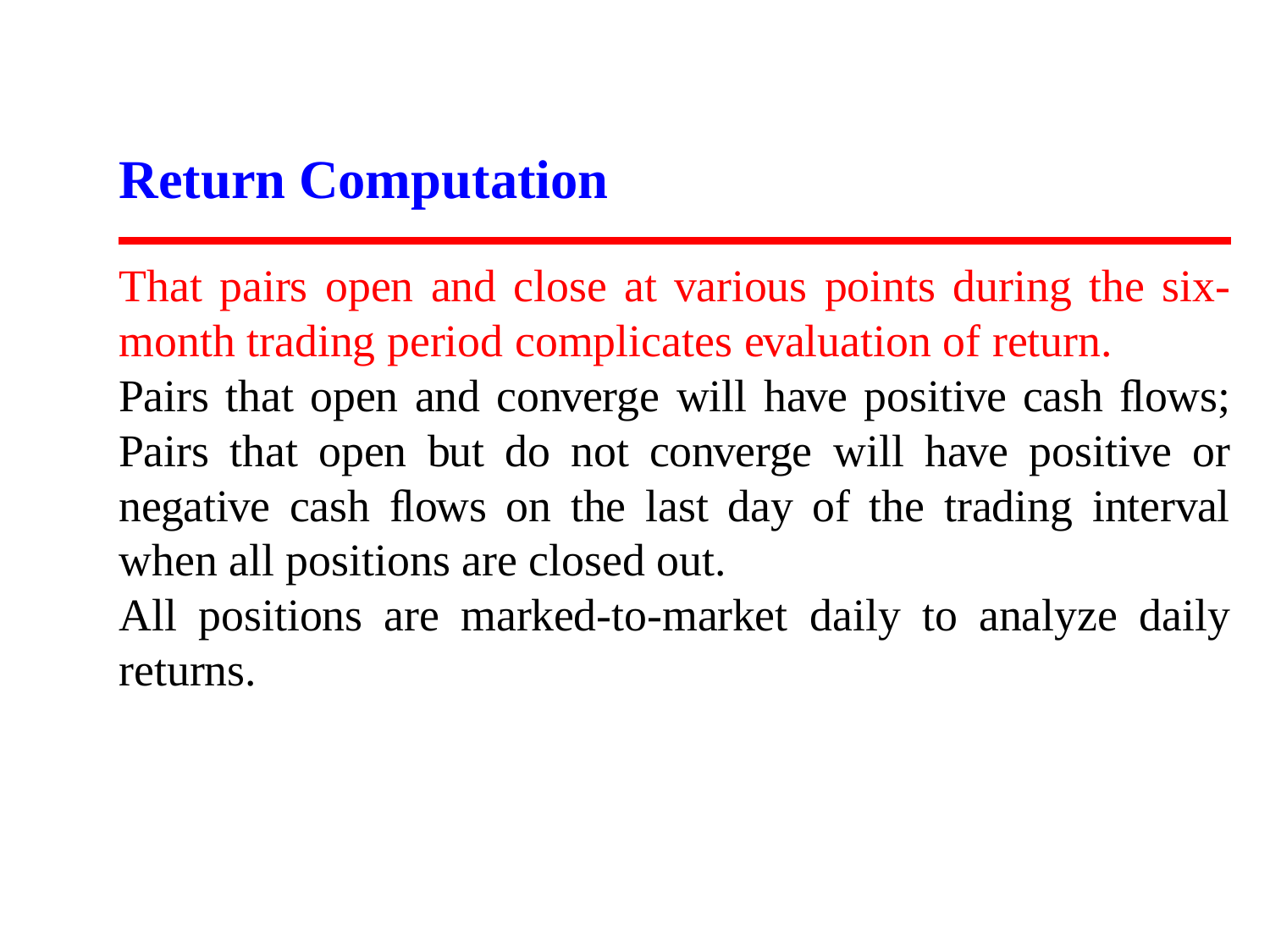# **What is the Denominator?**

To compute returns you must measure how much capital you need.

They assume it costs \$1 to go long and nothing up front to go short.

Thus *committed capital* is equal to the number of pairs monitored.

*Employed capital* is equal to the number of open positions at each time, and thus less than committed capital.

Employed capital makes sense if the uninvested money can used elsewhere in the hedge fund.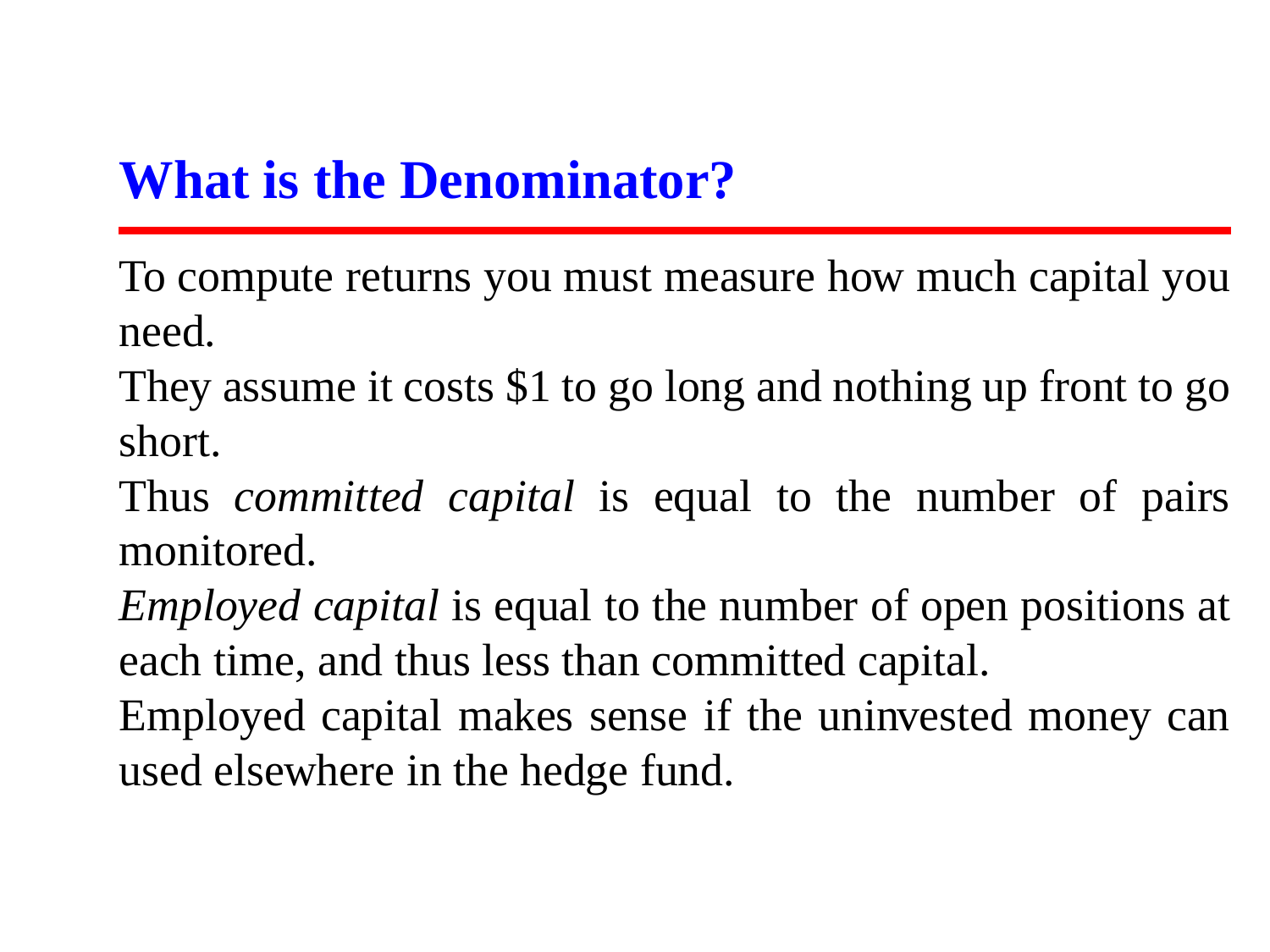#### **Results**

| Pairs portfolio                                                 |         |         | Top 5 Top 20 101 to 120 | All     |
|-----------------------------------------------------------------|---------|---------|-------------------------|---------|
| Avg. monthly return                                             | 0.01308 | 0.01436 | 0.01081                 | 0.01104 |
| Return on committed capital                                     | 0.00784 | 0.00805 | 0.00679                 | 0.00614 |
| Avg. monthly return $(1 \text{ day delay})$   $0.00745$ 0.00895 |         |         | 0.00795 0.00715         |         |
| Return on committed capital                                     | 0.00463 | 0.00520 | 0.00503                 | 0.00396 |

Performance is sensitive to execution time or bid/ask spread and denominator.

Performance is relatively insensitive to which pairs are used. Much of the return disappears when trading one day after optimal, which was studied to capture some aspect of transaction costs.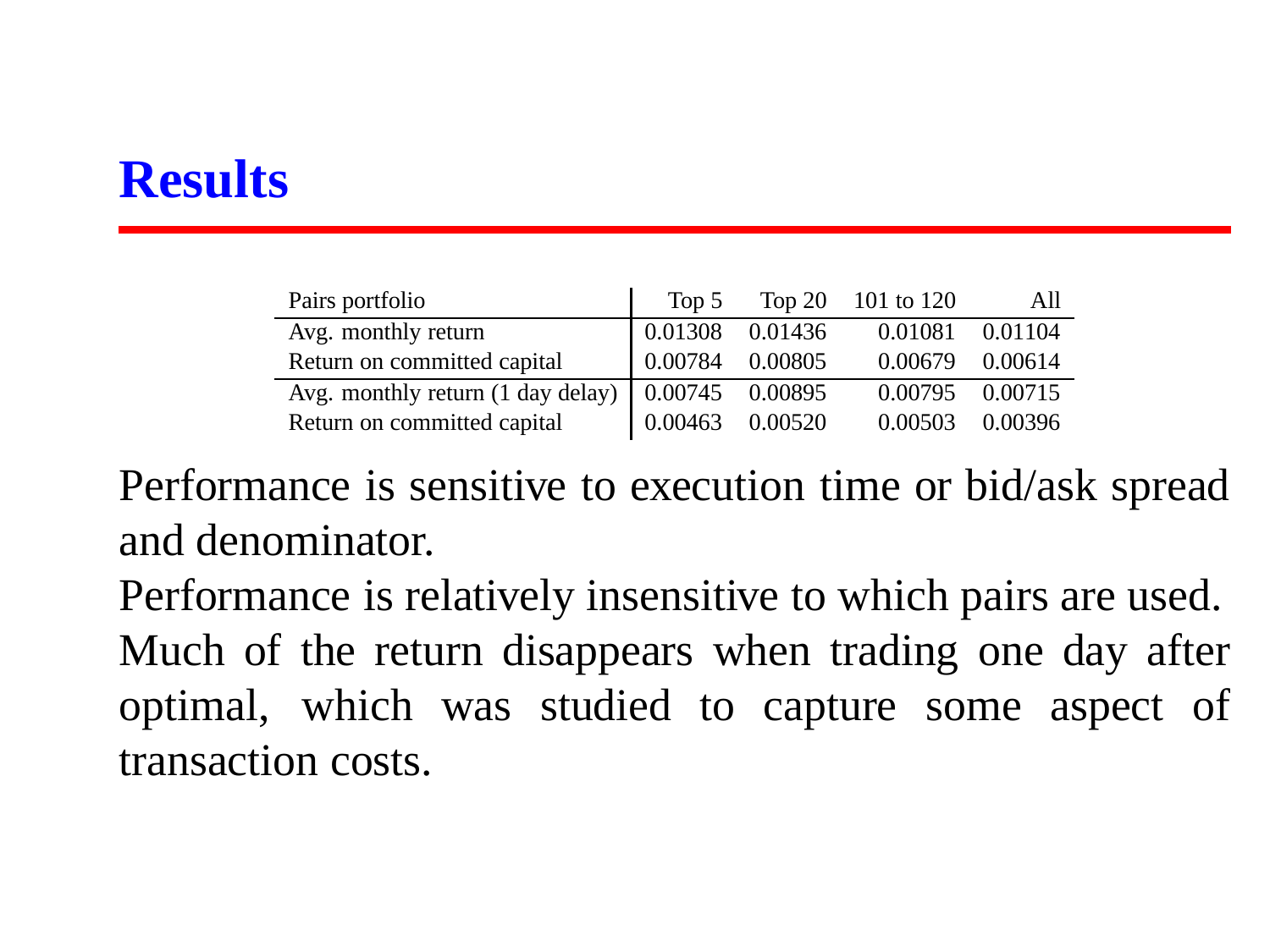### **Trading Statistics**

| Pairs portfolio                                   | Top 5   | Top $20$ | 101120  | All     |
|---------------------------------------------------|---------|----------|---------|---------|
| Average price deviation trigger                   | 0.04758 | 0.05284  | 0.07560 | 0.16888 |
| Average pairs traded per period                   | 4.81    | 19.30    | 19.41   | 1944.22 |
| Average round-trip trades per pair                | 2.02    | 1.96     | 1.78    | 1.62    |
| Average time pairs are open                       | 3.75    | 3.76     | 3.98    | 3.97    |
| Average weight of stocks in top five size deciles | 0.91    | 0.91     | 0.79    | 0.62    |
| Average weight of pairs from different deciles    | 0.66    | 0.69     | 0.75    | 0.82    |
| <b>Utilities</b>                                  | 0.72    | 0.71     | 0.32    | 0.08    |
| Transportation                                    | 0.02    | 0.02     | 0.02    | 0.03    |
| <b>Financials</b>                                 | 0.11    | 0.13     | 0.26    | 0.16    |
| Industrials                                       | 0.15    | 0.14     | 0.40    | 0.73    |
| Mixed sector pairs                                | 0.20    | 0.22     | 0.44    | 0.33    |

The most highly correlated pairs provided little potential return (4.76%), because two  $\sigma$  represents a small absolute spread.

Returns from randomly selected pairs were negative, so the initial correlation was important.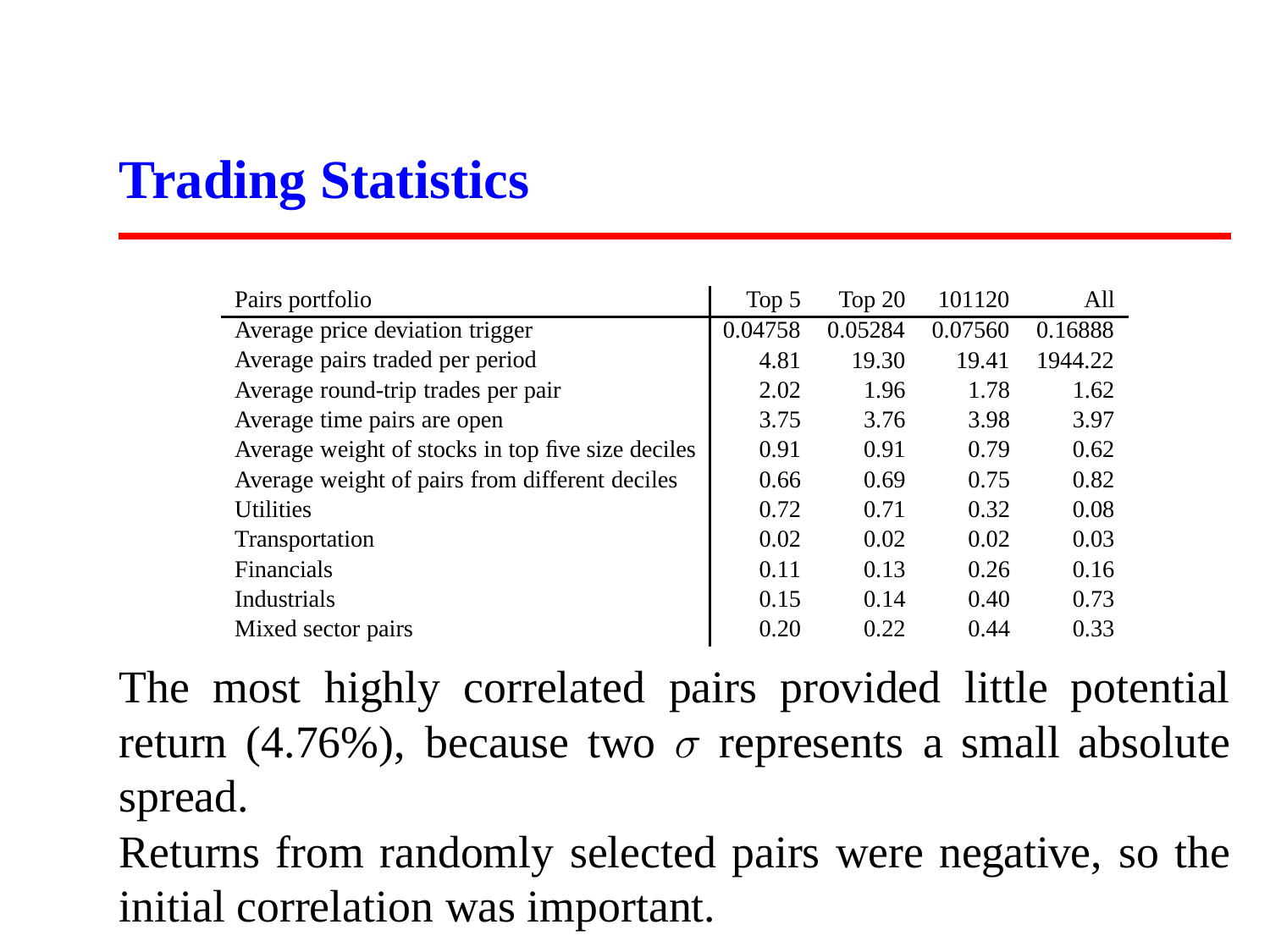Most of the returns came from the short position, the effect is not simple mean reversion or reward for unrealized bankrupcy risk.

Most pairs occurred within a sector because the systematic risk is so highly correlated.

Certain sectors (particularly utilities) generated highercorrelated pairs.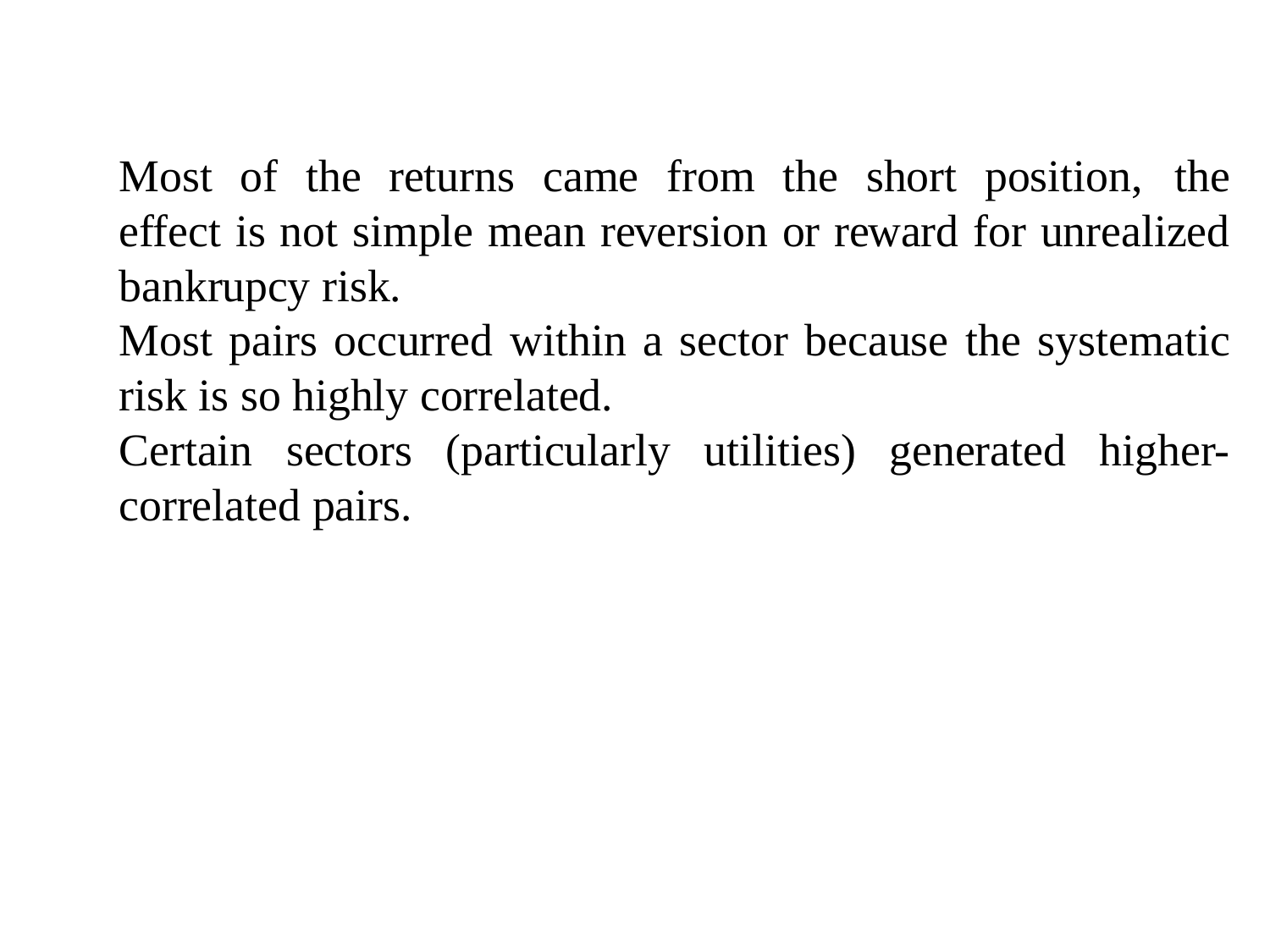#### **Monthly Returns**



Returns are positive and quite regular, but become smaller and more volitile after the pairs trading became a popular strategy.

Of the \$137 billion in hedge fund assets in 2000, \$119 billion were employed in market neutral strategies.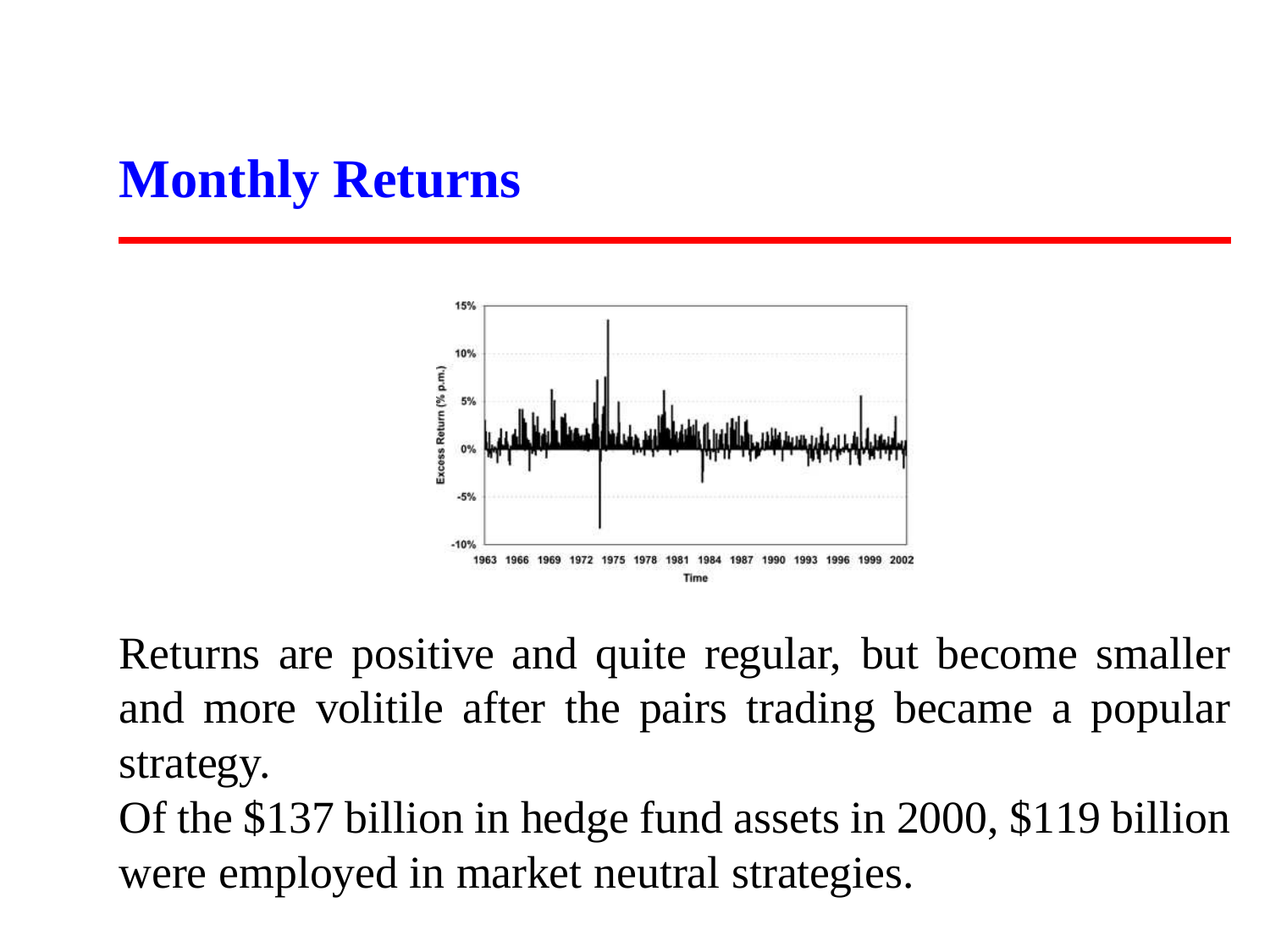#### **Pairs Trading: Conclusions**

Pairs trading is an important type of statistical arbitrage technique.

There is good theoretical, experimental and practical experience that it can be a profitable strategy.

Such strategies become much harder to employ once they become popular; hedge funds deploy them on a massive scale as part of algorithmic trading systems.

The original Morgan Stanley group was initially extremely profitable but disbanded with losses only a few years later.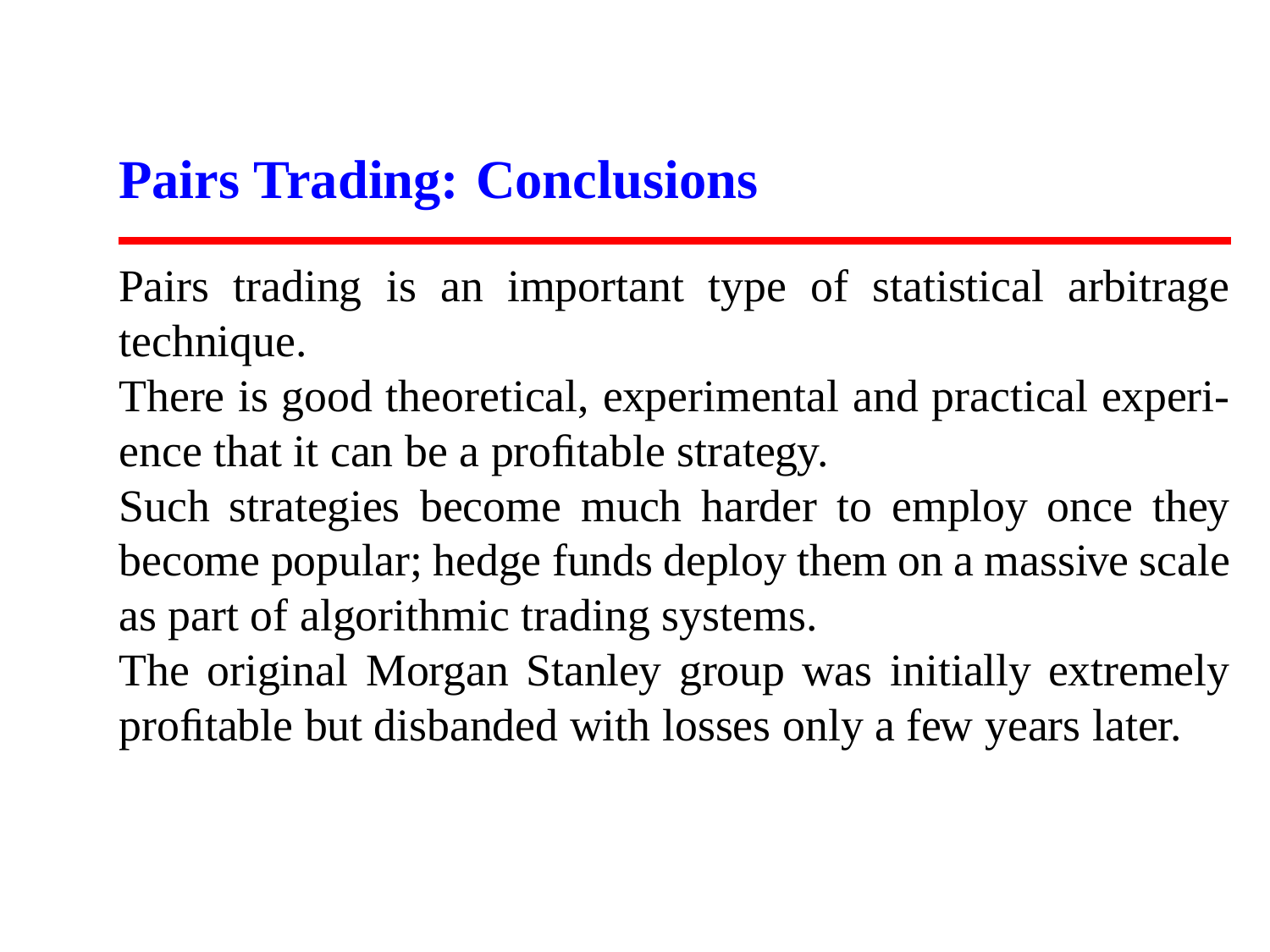# **Types of Buy/Sell Orders**

Brokers can typically perform the following buy/sell orders for exchange traded assets:

- *Market orders* request the trade happen immediately at the best current price.
- *Limit orders* demand a given or better price at which to buy or sell the asset. Nothing happens unless a matching buyer or seller is found.
- *Stop* or *stop-loss order* becomes a market order when a given price is reached by the market on the downside. This enables an investor to minimize their losses in a